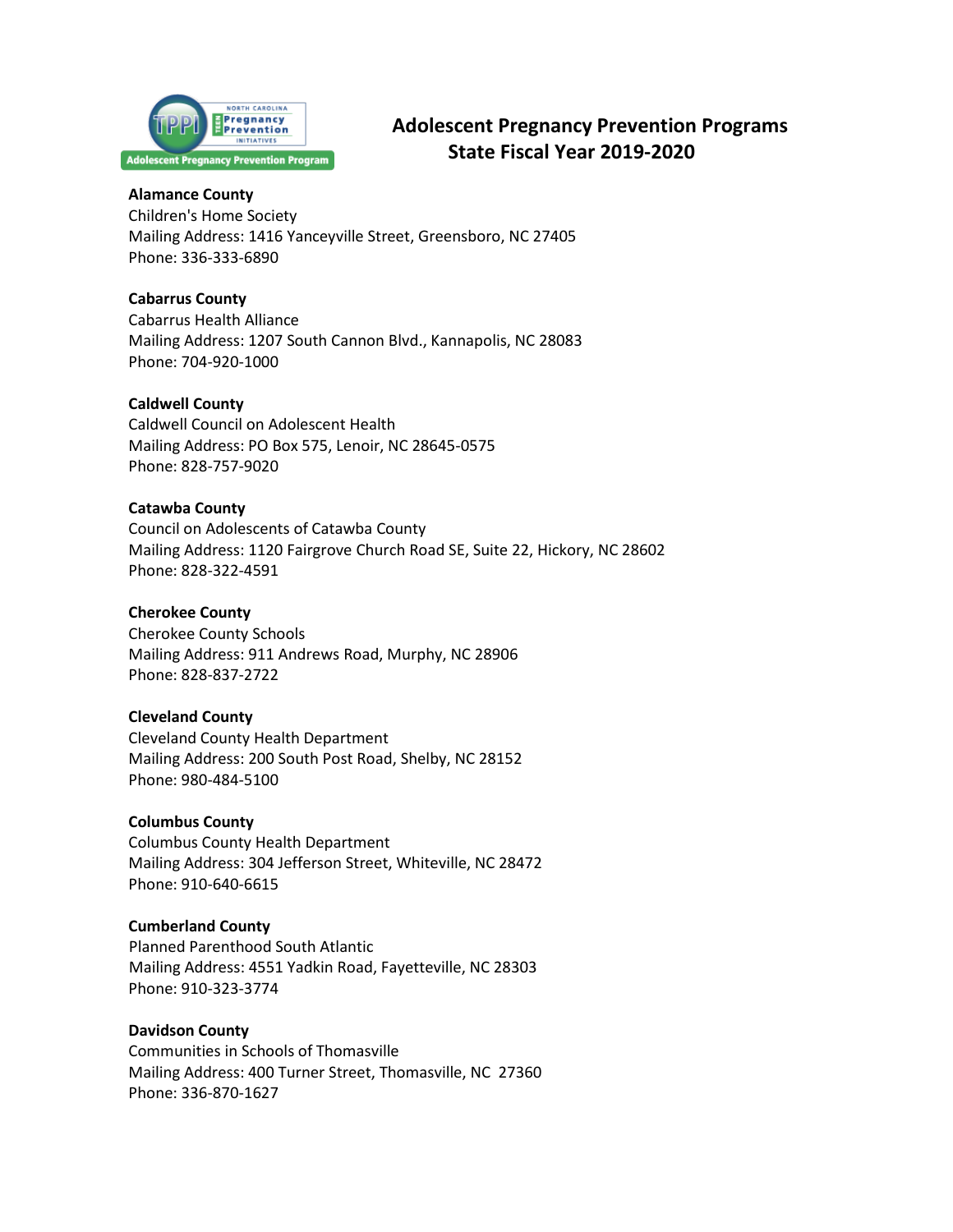### **Gaston County**

Gaston County Health and Human Services Mailing Address: 991 W. Hudson Boulevard, Gastonia, NC 28052 Phone: 704-868-4636

## **Graham County**

Graham County Schools 52 Moose Branch Road, Robbinsville, NC 28771 Phone: 828-479-9820

## **Guilford County**

Children's Home Society Mailing Address: 1416 Yanceyville Street, Greensboro, NC 27405 Phone: 336-333-6890

## **Jackson County**

Jackson County Health Department 538 Scotts Creek Road #100, Sylva, NC 28779 Phone: 828-586-8994

#### **Lee County**

Coalition for Families in Lee County Mailing Address: P.O. Box 3873, Sanford, NC 27331 Phone: 919-774-8144

# **Lenoir/Wayne Counties**

Children's Home Society Mailing Address: 1416 Yanceyville Street, Greensboro, NC 27405 Phone: 336-333-6890

### **Orange County**

Compass Center for Women and Families Mailing Address: PO Box 1057, Chapel Hill, NC 27514 Phone: 919-968-4610

## **Robeson County**

Robeson County Health Department Mailing Address: 460 Country Club Road, Lumberton, NC Phone: 910-671-3200

### **Rockingham County**

Children's Home Society Mailing Address: 1416 Yanceyville Street, Greensboro, NC 27405 Phone: 336-333-6890